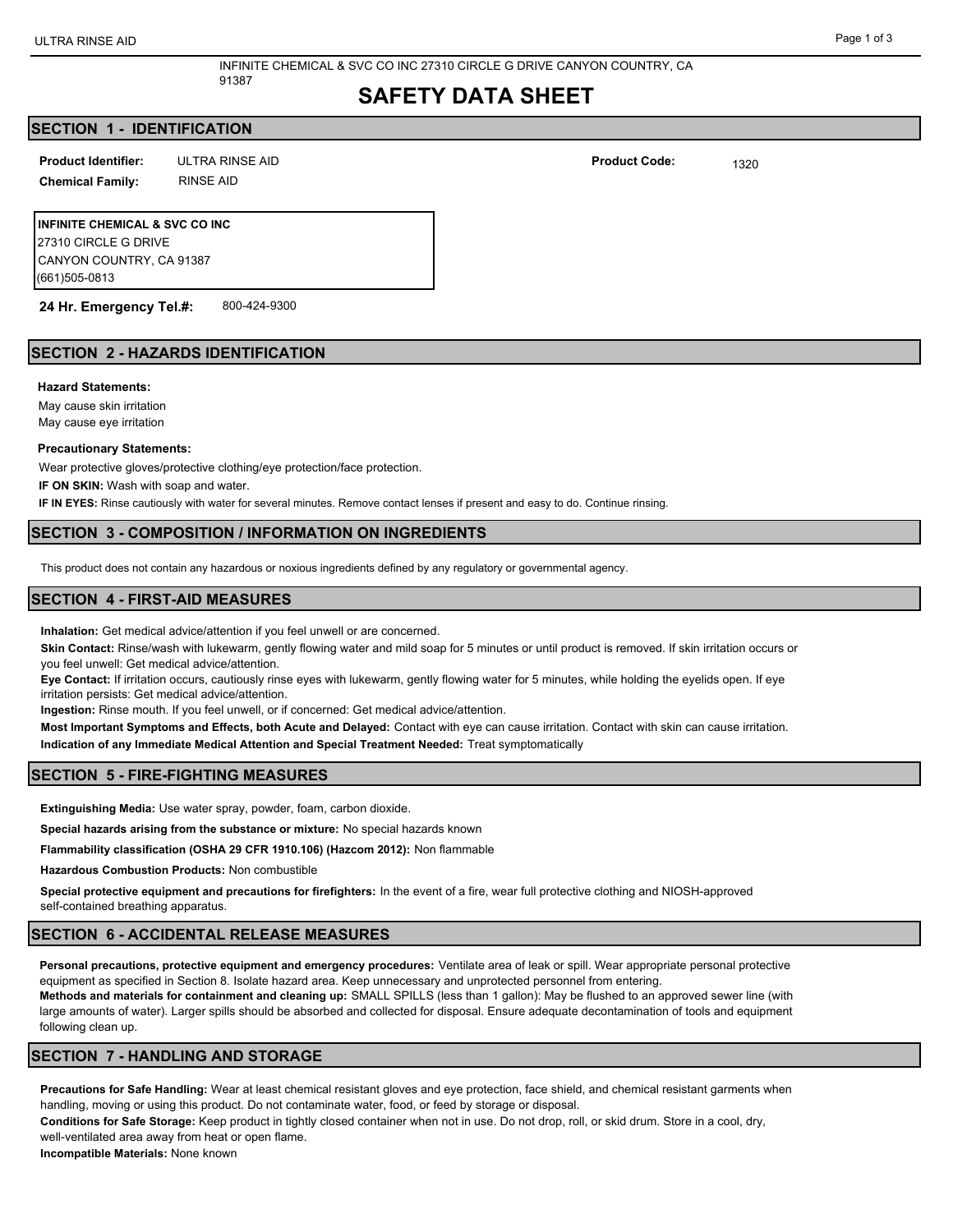## **SAFETY DATA SHEET**

## **SECTION 8 - EXPOSURE CONTROLS / PERSONAL PROTECTION**

**Ventilation and engineering measures:** Forced air, local exhaust, or open air is adequate.

**Respiratory Protection:** No additional respiratory protection needed.

91387

**Skin Protection:** Wear chemical resistant gloves and chemical resistant garments when handling, wash garments before re-use.

**Eye/Face Protection:** Wear safety glasses, goggles and/or face shield to prevent eye contact.

**Other Protective Equipment:** Eye wash facility and emergency shower should be in close proximity.

**General Hygiene Conditions:** Do not eat, drink or smoke when using this product. Wash thoroughly after handling. Remove and wash contaminated clothing before re-use. Handle in accordance with good industry hygiene and safety practice.

#### **SECTION 9 - PHYSICAL AND CHEMICAL PROPERTIES**

**Appearance:** Blue clear liquid **Odor:** Odorless **pH:** 12.5-13.5 **Melting/Freezing point:** No information available **Initial boiling point and boiling range:** No information available **Flammability (solid, gas):** Non flammable Specific gravity: 1.00 g/mL **Solubility in water:** Complete **Decomposition temperature:** No information available **Viscosity:** 10 cSt at 20ºC / 68ºF

## **SECTION 10 - STABILITY AND REACTIVITY**

**Reactivity:** Non reactive **Chemical Stability:** Stable under normal conditions **Possibility of Hazardous Reactions:** None known **Conditions to Avoid:** None known **Incompatible Materials:** None known **Hazardous Decomposition Products:** Carbon oxides.

## **SECTION 11 - TOXICOLOGICAL INFORMATION**

#### **Informaiton on likely routes of exposure:**

Routes of entry - inhalation: YES Routes of entry - skin & eye: YES Routes of entry - ingestion: YES

#### **Potential Health Effects:**

**Signs and symptoms of short term (acute) exposure: Inhalation:** May cause irritation to respiratory system. **Ingestion:** May cause irritation to digestive system **Skin:** May cause skin irritation including redness, edema, swelling, rash, scaling or blistering, drying and/or cracking of skin. **Eye:** May cause redness, stinging, tearing, swelling, itching and/or irritation of the eye. Possible eye damage if left untreated.

#### **Potential Chronic Health Effects:**

**Mutagenicity:** No known effects in humans or animals **Carcinogenicity:** Not considered a carcinogen **Reproductive effects:** No known effects in humans or animals **Sensitization to material:** Not known to cause sensitization in humans or animals

**Toxicological data:** The calculated ATE values for this mixture are: ATE oral =  $>5000$  mg/kg